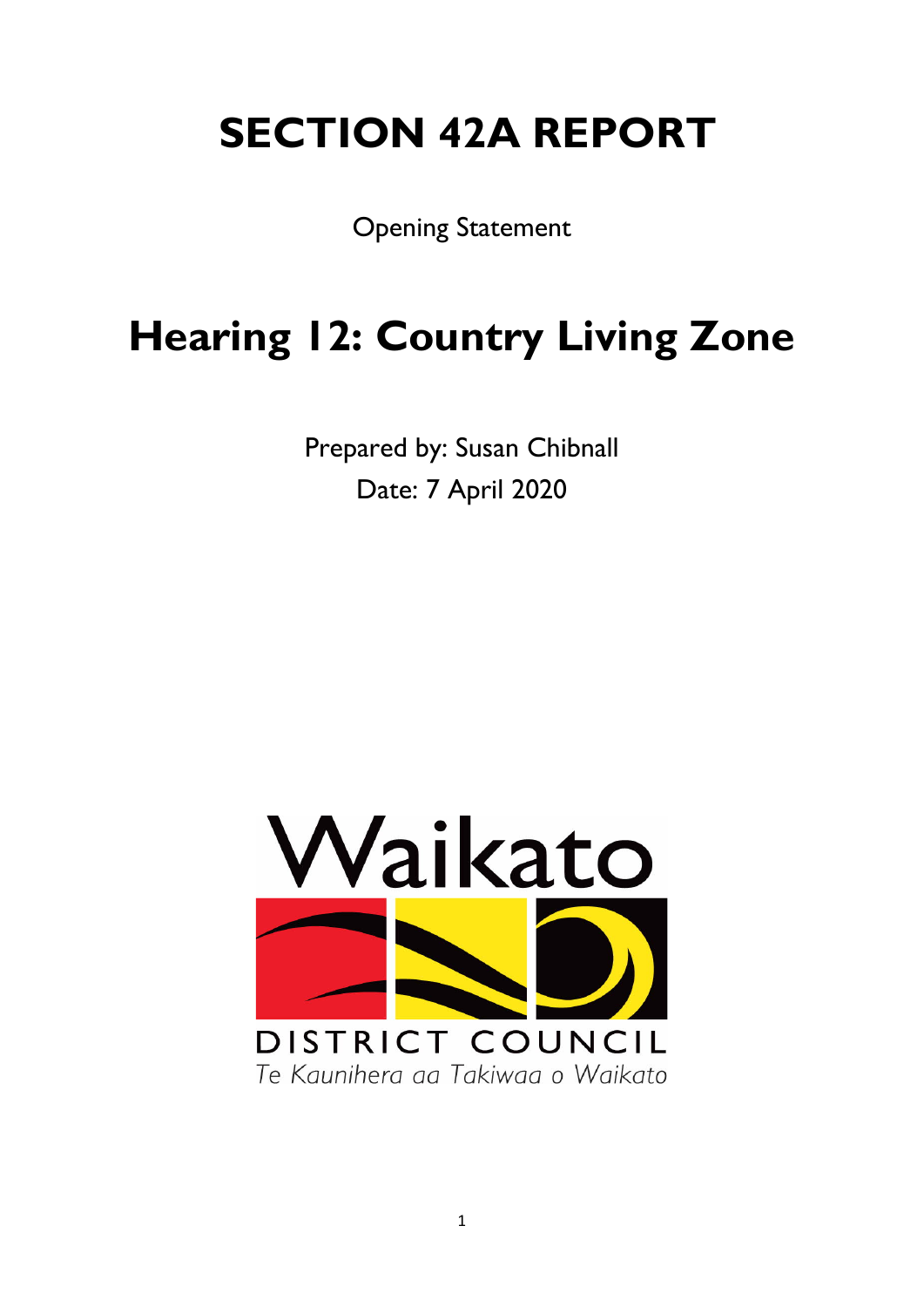- 1. Good morning Chair, Commissioners and submitters. My name is Susan Chibnall and I am the s42A reporting officer for the Country Living Zone. I am also the author of the rebuttal evidence in relation to the zone.
- 2. I do not intend to cover my recommendations in detail. My opening statement will provide a broad overview of:
	- a. The zone as it was notified, namely where it applies in the District and the framework / intent of the zone
	- b. The Objectives of the Country Living Zone and the associated policies and rules
	- c. Overview of the submissions and main themes
	- d. A name change for the Country Living Zone
	- e. Relationship with Topic 5 Definitions
	- f. Main changes recommended from the notified version
	- g. Recommended amendments from consideration of submitter evidence
	- h. Remaining areas of contention raised through evidence, rebuttal evidence and legal submissions

### **Objective, policies, rules and plan structure**

- 3. I will begin by outlining the purpose, structure and content of the Country Living Zone and identify where this zone applies in the District.
- 4. The Country Living Zone is historical in nature and is in the Waikato Section of the Operative District Plan since 1995. The Country Living Zone provides for low density living at specific locations in rural areas. It is generally located near a town or village, but also applies to isolated rural areas. There are no new areas of Country Living Zone in the Proposed District Plan when compared with the Operative District Plan. The intent and purpose of the Country Living Zone is somewhat of a transition zone between the urban zones and the Rural Zone. The minimum lot size of 5000m2 is intended to provide ruralresidential living opportunities that are large enough to be self-serviced in terms of water supply, wastewater and stormwater.
- 5. The Country Living Zone has a number of overlays which apply to particular areas. These include:
	- a. the Hamilton Urban Expansion Area which adjoins Hamilton City;
	- b. the Airport Subdivision Control Boundary and Airport Noise Outer Control Boundary which applies to areas near the Waikato Regional Airport; and
	- c. Horotiu Noise Acoustic Area.
- 6. Subdivision is controlled in the Urban Expansion Area and the Airport Subdivision Control Boundary, whereas the other overlays are more focused on managing land use activities.
- 7. Other site specific overlays apply within the Country Living Zone-such as historic heritage and Maaori Sites and Areas of Significance but these are the subject of later hearings.
- 8. The objective and policies relating to Country Living Zone are located in the Rural Environment chapter (Chapter 5), reflective of the closer alignment with the rural environment and the more rural character of the zone. This also reflects the relationship of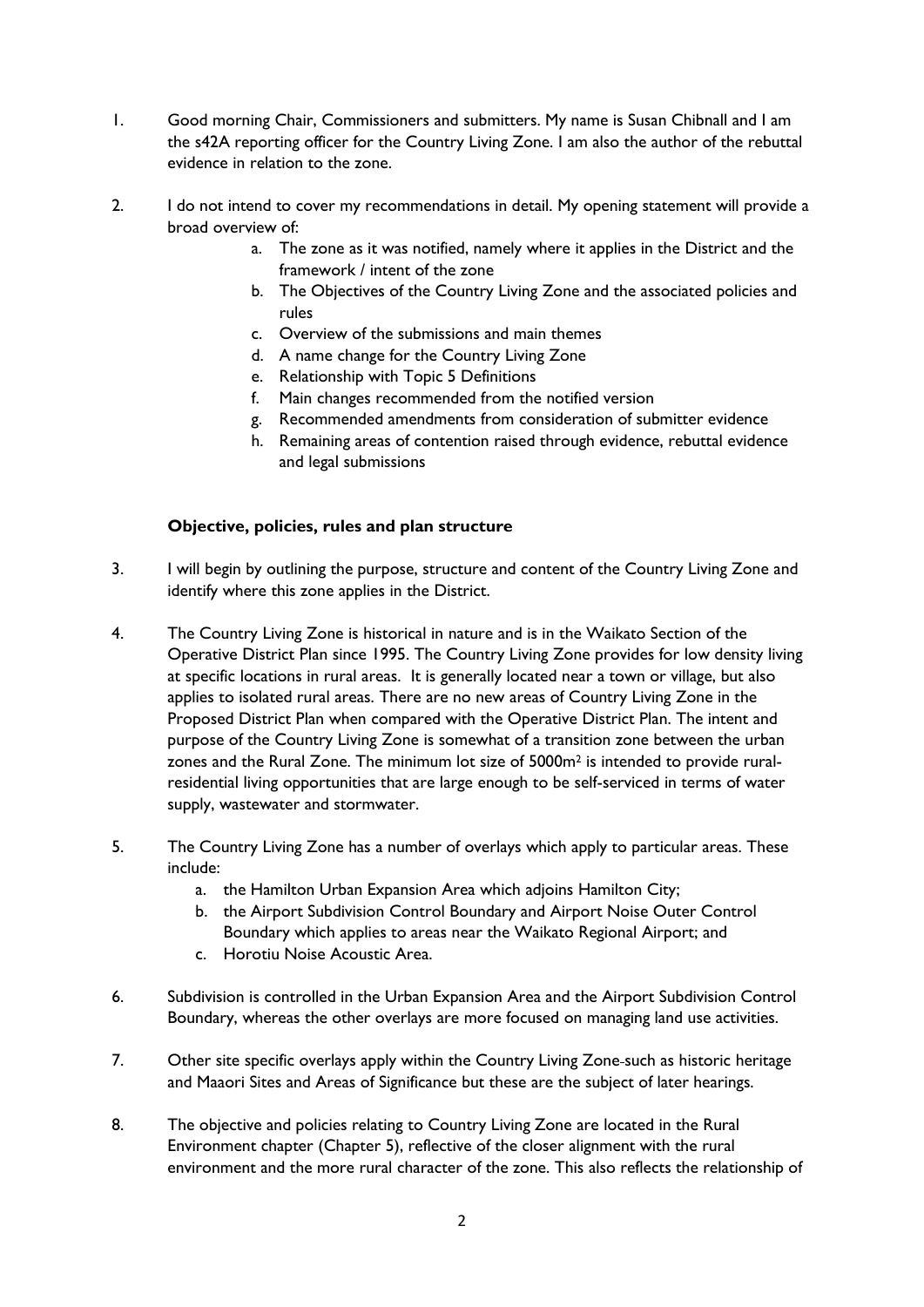the Country Living Zone with the often adjacent Rural Zone. In Chapter 5 Rural Environment there is a strategic objective at the start of the chapter that also applies to the Country Living Zone and supports the rural environment in terms of high class soils and the effects of subdivision. In addition, there are broad objectives and policies such as Section 5.2 that arguably apply to Country Living Zone as well as the Rural Zone. The rule framework is contained in Chapter 23 of the Proposed Waikato District Plan.

- 9. In terms of specific objectives and policies applying uniquely to the Country Living Zone, the Country Living Zone has one overarching objective (Objective 5.6.1) and a suite of policies to support it (Policies 5.6.2-18). The main focus of this objective is to ensure the character and amenity values are maintained or enhanced. The supporting policies include controls imposed on bulk and location of buildings, earthworks, and also support some nonresidential activities to occur in the zone. The policies also seek to manage the effects of noise, signage and reverse sensitivity. The policies for subdivision ensure the character of the zone is not eroded through various means which are set out in the policy.
- 10. Chapter 23 is grouped into four parts as follows:
	- a. Section 23.1 Land use activities which provides for a range of activities within the zone, such as residential activity, temporary events and home occupation.
	- b. Section 23.2 Land use effects which includes rules that control noise, earthworks and signs. This section also includes rules on notable trees, hazardous substances and significant natural areas, which are addressed in other hearings.
	- c. Section 23.3 Land use building which includes rules that generally control the bulk and location of buildings and density of dwellings such as maximum height, setbacks and daylight admission rules.
	- d. Section 23.4 Subdivision which controls lot size, shape and form.

#### **Overview of submissions**

- 11. There are 342 primary submission points that relate to the Country Living Zone and 334 further submission received. Of these, 95 submissions were in relation to subdivision. The submissions cover a wide range of issues, including the following main issues:
	- a. Recognition of reverse sensitivity, including on neighbouring rural productive areas and existing infrastructure.
	- b. Emergency services facilities objectives, policies and rules to support these activities and their associated structures.
	- c. Crime Prevention Through Environmental Design (CPTED) the use of CPTED in new development.
	- d. Provisions to manage the impact of homestays (inclusive of Airbnb and Bookabach).
	- e. Provisions to enable childcare facilities and management of home occupations.
	- f. Land use Effects, in particular Noise, Signs and Earthworks.
	- g. Land use Building setbacks, height and daylight admissions and site coverage.
	- h. In regard to subdivision, a number of submissions sought amendments to enable smaller lots below 5000m2.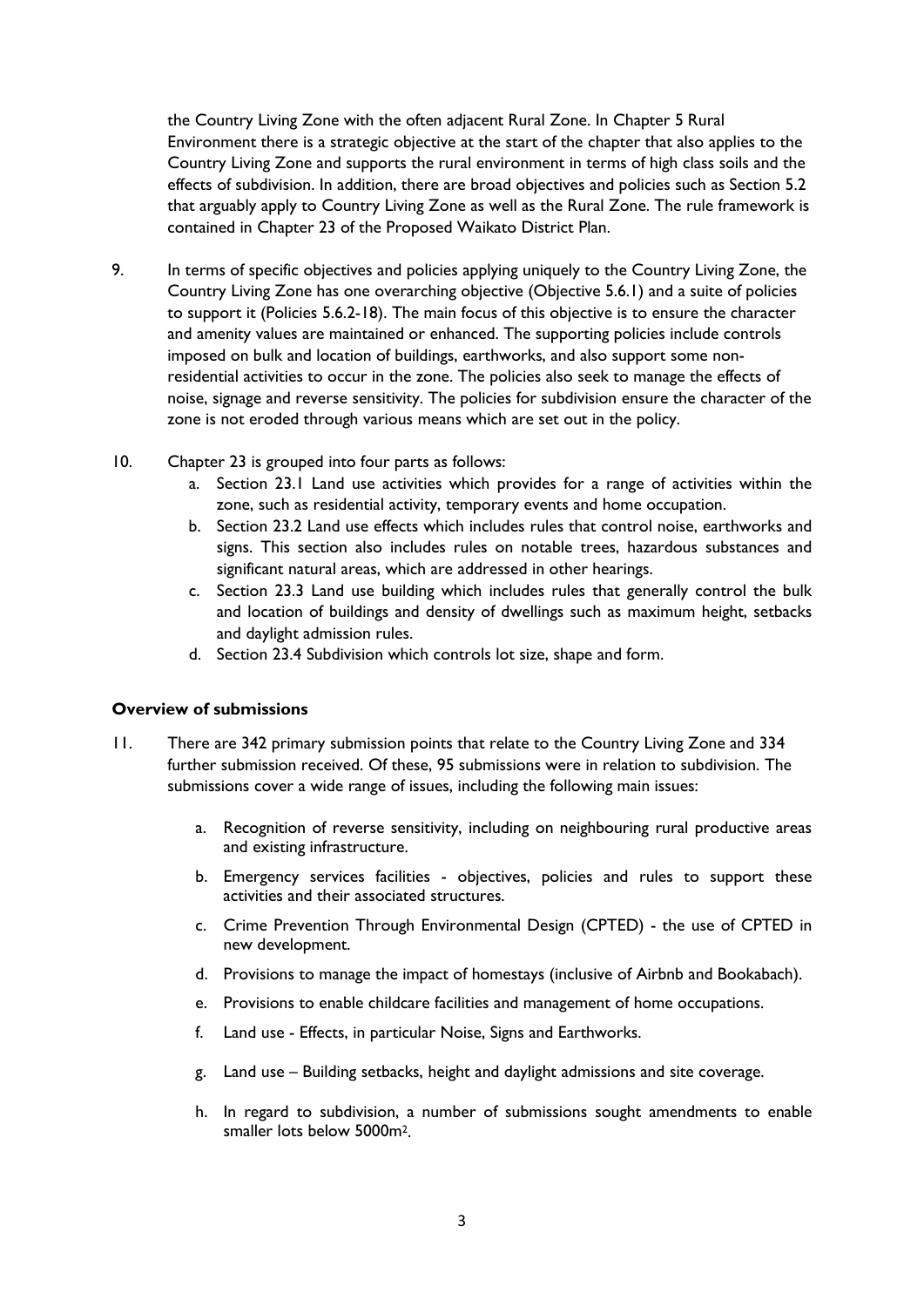- i. Consideration of the prohibited subdivision rule (which applies to Hamilton's Urban Expansion Area), and controls on subdivision in the Airport Subdivision Control Boundary and Hamilton's Urban Expansion Area.
- 12. There were not a significant number of submissions seeking amendments to the overarching objective to the zone. Fire and Emergency New Zealand sought a new objective to support fire and emergency facilities.
- 13. Submissions on the policies sought recognition of a number of matters including nonresidential activities such as childcare, water supplies for fire fighting, recognition of reverse sensitivity, earthworks and signs. Inclusion of CPTED in the policies was also sought by NZ Police. Included in this group was a desire to change the name of the zone to align with the National Planning Standards.
- 14. The majority of the submissions received were in relation to the Chapter 23 Rules. Submissions sought a range of amendments, inclusion or deletion of activities and changes to the effects and building rules. These submissions were highly specific and sought amendments such as reduced setbacks and more relaxed daylight admission angles.
- 15. There was much interest in the earthworks provisions, and the management of signs and noise also attracted a reasonable number of submissions.
- 16. The rules that attracted a relatively large amount of submissions in the building and effects rules were the building setback rule, minor dwellings rule, and the building coverage rule.
- 17. The submissions on the subdivision provisions sought a more relaxed policy position for undersized lots which was notified as "avoiding" undersized lots. This was complemented by submissions seeking a reduction in the minimum lot size which was notified as being 5000m<sup>2</sup>. Submissions challenged the minimum lot size of 5000m<sup>2</sup> and sought a reduced lot size ranging from 1000m2 to 4000m2 and everything in between. Submissions also challenged the prohibited activity status for subdivision within Hamilton's Urban Expansion Area. A number of submissions also questioned the larger site size requirement for subdivision in the Airport Subdivision Control Boundary.

## **Summary of recommended amendments to the notified version**

Objective and Policies

[1](#page-3-0)8. The first amendment is a name change for the zone. I have recommended that the lname "Country Living Zone" is changed to align with The National Planning Standards, and recommend the zone be called "Rural Lifestyle Zone". The concept of the Country Living Zone means different things to the people who reside in this Zone. I note that Mr Chrisp in his evidence suggests the zone is more akin to the National Planning Standards zone "Large Lot Residential', but I do not agree as the intention of the zone is to align more closely with the rural environment, and the combination of standards (including minimum lot size) support a more rural character and amenity, rather than urban.

<span id="page-3-0"></span> $1$  Paragraph 41-44 of the s42A Report-Country Living Zone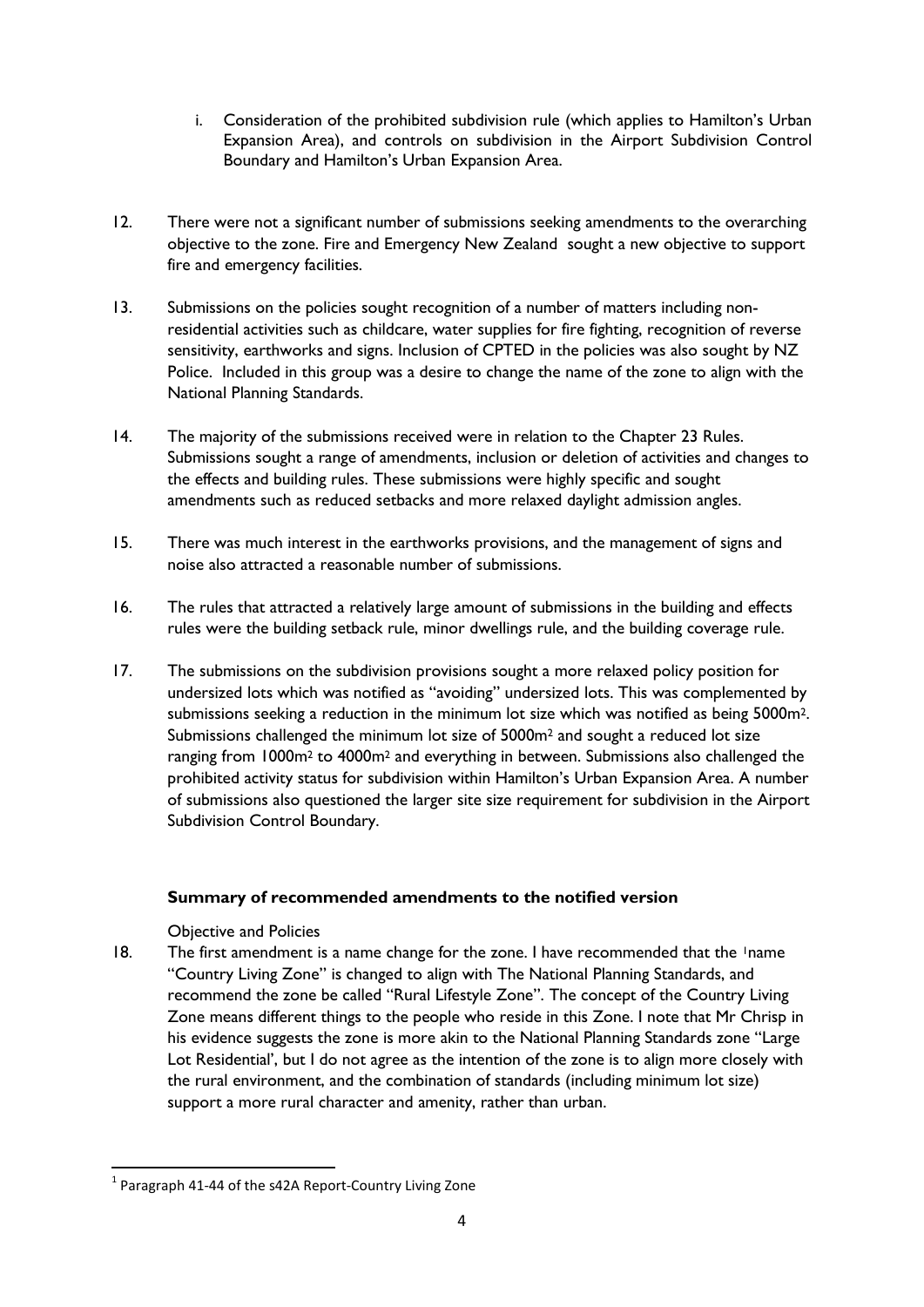- 19. I have recommended including a new policy for reverse sensitivity to support the on-going use of neighbouring productive land areas, and primary production activities.<sup>[2](#page-4-0)</sup> This policy also supports the setback rules for various transport modes including the rail corridor which are intended to minimise reverse sensitivity effects. There was a policy regarding reverse sensitivity already in Policy 5.6.3 Subdivision within the Country Living Zone but I have recommended this is a separate policy so it is applicable to land use as well as subdivision.
- 20. I have recommended a specific policy which provides support for the rules, I have recommended inserting to enable Fire and Emergency Service<sup>[3](#page-4-1)</sup> activities and facilities / structures.
- 21. I have recommended amendments to the policies regarding subdivision to make the policy position on undersized lots clearer.
- 22. I have recommended minor amendments to various policies that improve the readability and clarity of the plan.

Chapter 23-Rules

- 23. The recommended amendments to Chapter 23 are as follows:
	- a. Inclusion of provisions for emergency service facilities and associated training and management activities to acknowledge the importance of this service to communities. [4](#page-4-2)
	- b. Provision of education facilities to support the social infrastructure of communities.<sup>[5](#page-4-3)</sup>
	- c. Enabling farming as an activity that can occur in the zone, and sustainable use of land (especially areas with high quality soils). [6](#page-4-4)
	- d. Enabling small scale childcare facilities as these can have a functional need in supporting the community.<sup>[7](#page-4-5)</sup>
	- e. Provisions to allow for travellers accommodation on a small scale.
	- f. Recognition has also been given to the importance of the Urban Expansion Area by incorporating new provisions that limit land use activities in this area. [8](#page-4-6)
	- g. Increase in the permitted maximum earthworks volume to recognise the size of the lots and to be a more practical approach.<sup>[9](#page-4-7)</sup>

<span id="page-4-1"></span>

<span id="page-4-2"></span>

<span id="page-4-0"></span><sup>&</sup>lt;sup>2</sup> Paragraph 47-51 of the s42A Report-Country Living Zone<br>
<sup>3</sup> Paragraph 64-66 of the s42A Report-Country Living Zone<br>
<sup>4</sup> Paragraph 150-151 of the s42A Report-Country Living Zone<br>
<sup>5</sup> Paragraph 239-240 of the s42A Repor

<span id="page-4-4"></span><span id="page-4-3"></span>

<span id="page-4-5"></span>

<span id="page-4-7"></span><span id="page-4-6"></span>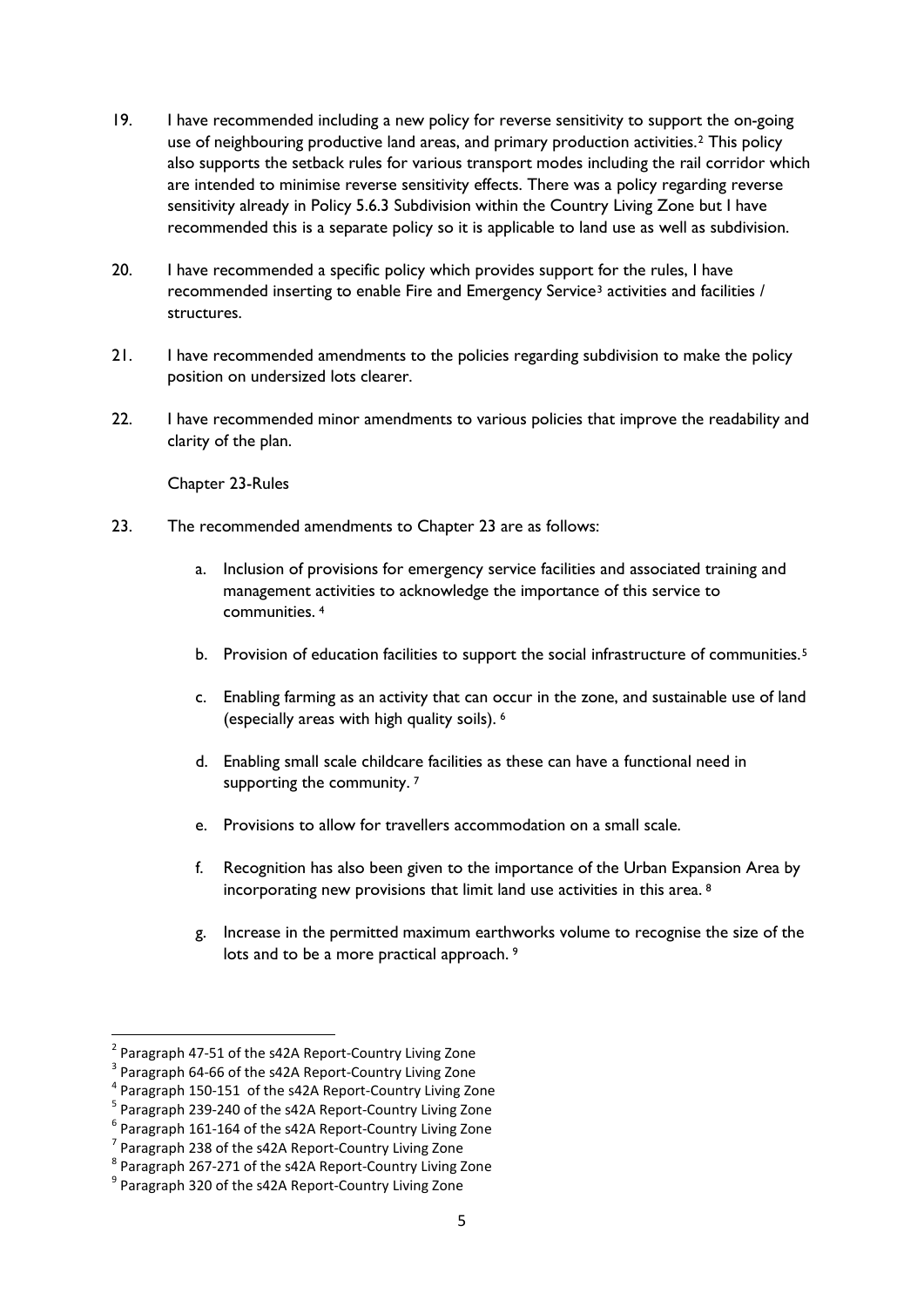- h. Inclusion of a size limit for signs to ensure the character of the zone is maintained and recognition of roads and traffic management and railway crossings in terms of setbacks for signs.<sup>[10](#page-5-0)</sup>
- i. The removal of the outdoor storage policy and rule as this is not considered to be a significant issue for this zone and the rules are not workable for property owners.<sup>[11](#page-5-1)</sup>
- j. An increased height allowance as a controlled activity for Fire and Emergency facilities.<sup>[12](#page-5-2)</sup>
- k. The addition of a rule to manage impervious surfaces, which has been transferred from Chapter 14 infrastructure and Energy. [13](#page-5-3)
- l. Inclusion of a rule to manage setbacks for sensitive land uses and minimise the potential for reverse sensitivity effects.
- m. A more lenient approach to the setback to waterbodies if they are insignificant in nature or a managed wetland and consequential inclusion of a definition for "managed wetland". [14](#page-5-4)

#### Subdivision

- 24. There was significant interest in the subdivision provisions. I have outlined below the main changes I have recommended in response to submissions:
	- a. Minor amendments to the subdivision rules that improve the readability of the rule. This includes the separation of rules into specific aspects such as Maaori Sites of Significance or subdivision of land containing historic heritage items.
	- b. A change in activity status from prohibited activity status for subdivision in the Urban Expansion Areas to discretionary to better represent the number of properties that this may affect and the significance of subdivision in this overlay.
	- c. Additional matters of discretion for general subdivision to better manage impacts of development on infrastructure, water supply and fire fighting, and reverse sensitivity.
	- d. Relocation of the rule for subdivision in the National Grid Corridor from Chapter 14 Infrastructure and Energy to give this greater presence in the plan.
	- e. Deletion of the subdivision rule creating reserves as this is not necessary in this zone.
	- f. The inclusion of consistent terminology for cycleways and bridle ways into the rule for subdivision of land containing mapped off-road walkways.

<span id="page-5-0"></span><sup>&</sup>lt;sup>10</sup> Paragraph 359-361 of the s42A Report-Country Living Zone<br><sup>11</sup> Paragraph 384 of the s42A Report-Country Living Zone<br><sup>12</sup> Paragraph 411 of the s42A Report-Country Living Zone<br><sup>13</sup> Paragraph 440 of the s42A Report-Count

<span id="page-5-1"></span>

<span id="page-5-2"></span>

<span id="page-5-4"></span><span id="page-5-3"></span>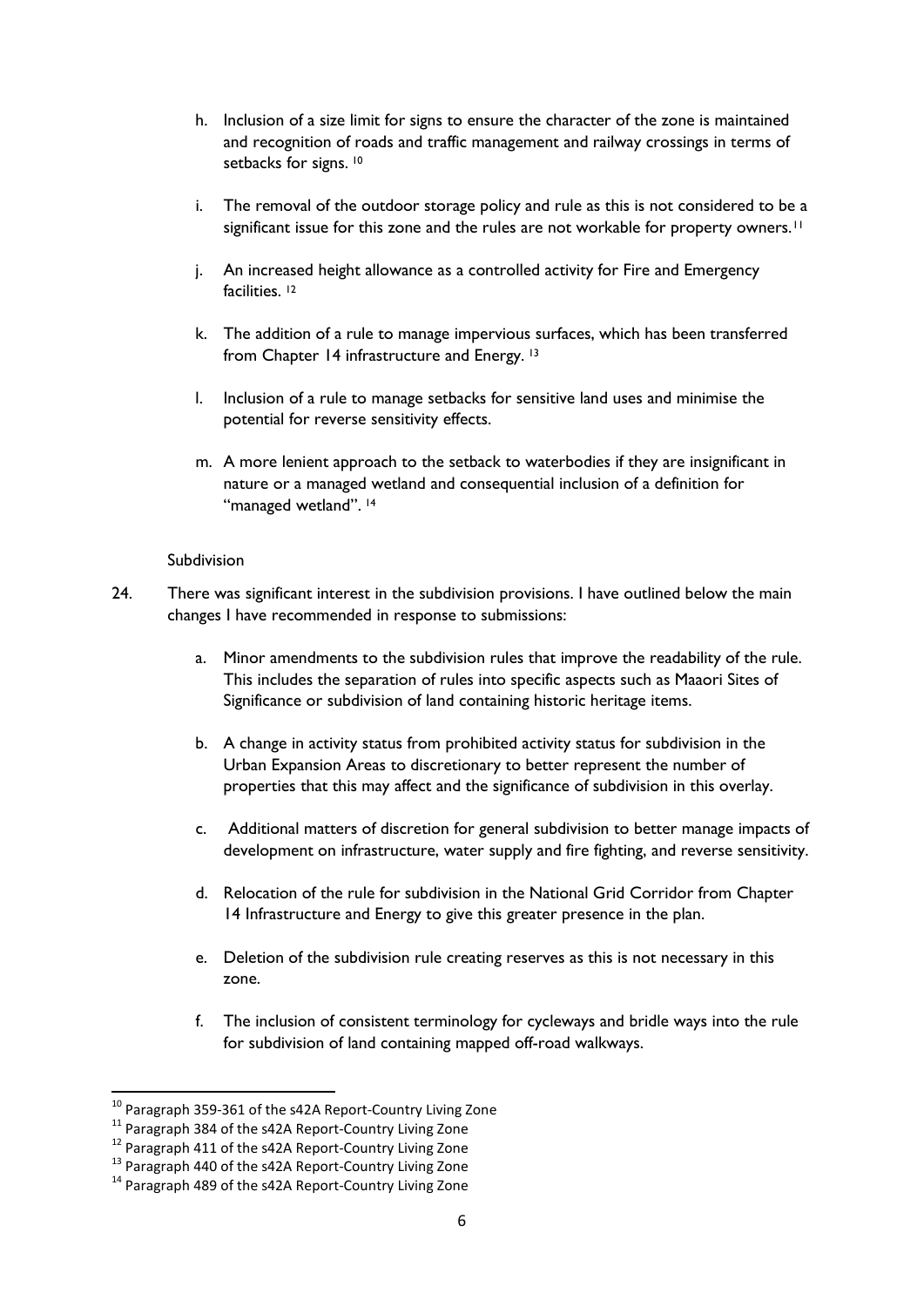#### **Further recommended amendments arising from submitter evidence**

- 25. Nineteen pieces of evidence were received (including rebuttal evidence), and a legal submission filed by Mr Peter Fuller, legal counsel for The Surveying Company and Buckland Group.
- 26. There are seven further amendments to my recommendations as a result of the submitter's evidence that was filed. Many of these are minor amendments that improve the readability of the plan:
	- a. The use of "minimise" as opposed to "mitigate" in the recommended new policy for reverse sensitivity. I have detailed this in section 4.1 of my rebuttal report and consider that it more accurately reflects the Waikato Regional Policy Statement.
	- b. Amendments to the matters of discretion for education facilities (refer to section 9.1 of my rebuttal report).
	- c. Expert advice from Mr Darran Humpheson that recommended accepting the Waikato District Health Board's submission addressing the noise rule (refer to section 11.1 of my rebuttal report).
	- d. A minor amendment to the building setback rule on matters of discretion managing the effect on traffic to refer to "transport network safety and efficiency" (refer to section 15.2 of my rebuttal report).
	- e. Amendment to the building setback rules so they align better for managing sites adjoining the rail corridor (refer to section 16.2 of my rebuttal report).
	- f. A proposed definition for a "managed wetland" when managing the setback rules for buildings (refer to section 17.1 of my rebuttal report).
	- g. Amendments to the matters of discretion for general subdivision to focus on a water supply that is accessible for fire fighting, rather than a water supply that is protected for fire fighting (refer to section 5.2 of my rebuttal report).
- 27. There is one amendment that was a more significant departure from my initial Section 42A report. As a result of considering the evidence from Fire and Emergency New Zealand, I have recommended a new controlled activity for the height of emergency facilities excluding hose drying towers. Ms Duncan pointed out that the facilities need to have a height allowance that supports the operational and functional use of a fire station of 8-9m, and that hose drying towers are usually in the order of 15m. I have agreed with this and subsequently recommended a controlled activity that supports this, as well as amendments to the maximum height standards for these structures (refer to section 5.3 of my rebuttal report).

#### **Remaining matters of contention raised in submitter evidence**

- 28. While submitter's evidence has caused me to change my recommendation on some provisions, I thought it would be helpful for the Panel for me to outline the matters still in contention where I disagree with the evidence.
- 29. Land use Activities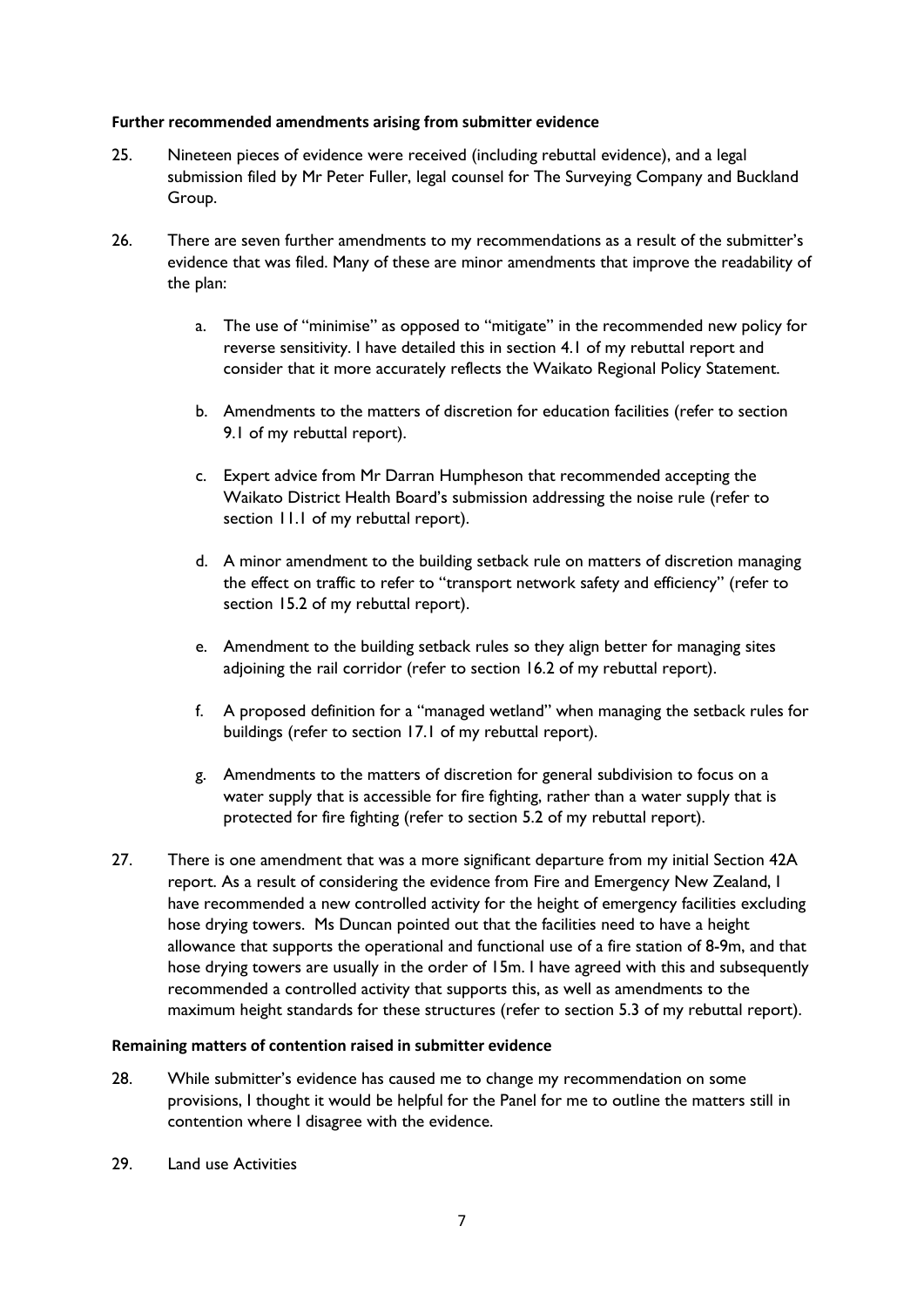- a. Mr Hodgson filed evidence on behalf of Horticulture New Zealand and considered that the policy addressing reverse sensitivity should be to "minimise or avoid" to more appropriately give effect to the Waikato Regional Policy Statement. Mr Hodgson raises a valid point, but I am also mindful that the Regional Policy Statement pre-dated the case law on the word "avoid" and the absolute nature of its interpretation. I note also that the wording of the Waikato Regional Policy Statement is to avoid *or* minimise and thus I consider that a District Plan policy position of "minimise" would still be giving effect to the Waikato Regional Policy Statement as required by Section s75(3)(c) of the RMA. (A more full discussion of this issue in contained in section 4 of my rebuttal report.)
- b. Ms Duncan on behalf of Fire and Emergency New Zealand sought to incorporate rules requiring water supply for fire fighting. I have not been persuaded by Ms Duncan to change my opinion on this matter. As discussed in my rebuttal report, I am still of the opinion that this is an unreasonable burden to place on a property owner. This is detailed in section 5.1 of my rebuttal report.
- c. Ms McAlley on behalf of Heritage New Zealand Pouhere Taonga sought amendments to the earthworks policy to address the effects on heritage and cultural values. I remain of the opinion that the objectives and policies relating to heritage in Chapter 2 Tangata Whenua and Chapter 7 Heritage are sufficient to address the concerns of Heritage New Zealand Pouhere Taonga. This matter is discussed in my rebuttal report in section 6.1.
- d. Ms Galt sought additional objectives and policies for the management of commercial and industrial activities in the Country Living Zone on behalf of Hamilton City Council. I remain of the opinion that the changes sought are unnecessary as the policies fundamentally do not support large scale commercial or industrial activities which are the concerns of Hamilton City Council. This is detailed in section 7.1 of my rebuttal report.
- e. Ms Running on behalf of New Zealand Transport Agency sought a standard for the number of heavy vehicles that can be associated with a home occupation. I have pointed out in my rebuttal that as the standard is for 15 for the whole zone, it was not reasonable to limit home occupations to 4 heavy vehicles. This is further discussed in section 8.1 of my rebuttal report.
- f. Ms Galt sought changes to the rules managing commercial and industrial activity on behalf of Hamilton City Council. As discussed above I see this as unnecessary as there are some commercial and industrial activities in this zone that provide a functional support to the community, albeit at a scale appropriate for the purpose of the zone. This is discussed in section 10.1 of my rebuttal report.
- g. Mr Lester on behalf of Blue Wallace Surveyors sought amendments to allow for earthworks for accessways as a permitted activity. I have concerns about allowing a permitted activity for an unknown amount of earthworks. Since my rebuttal I have received the below advice from Council's Development Engineer (Mr David Bastion):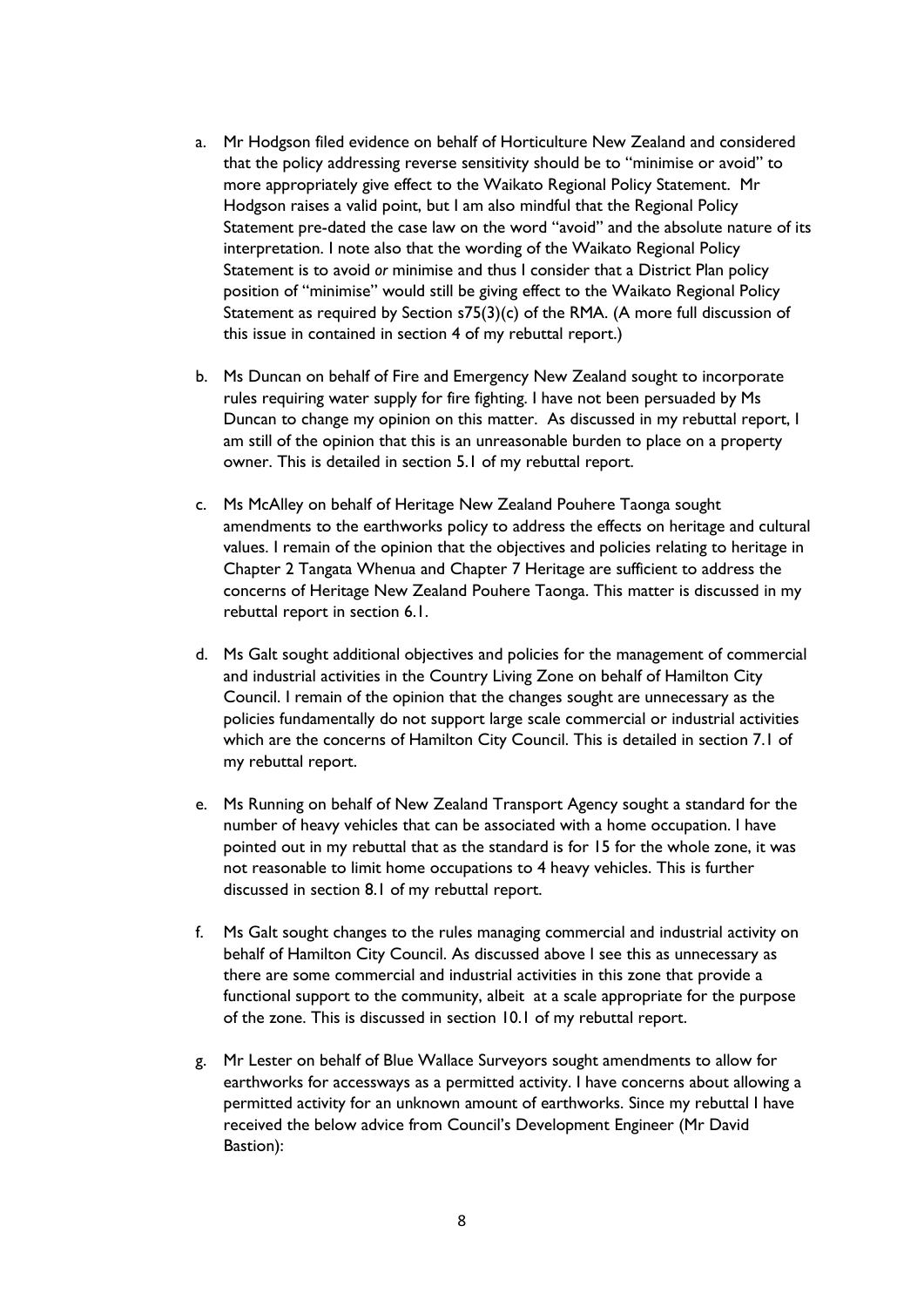"*There are circumstances where an access to a building platform may be along an access leg for a rear lot and to not have a rule framework in place could result in significant earthworks (volumes, depth) or consequential effects on adjoining land owners.* 

Mr Bastion also pointed out that the threshold for earthworks under the Waikato Regional Plan are significantly higher than in the Country Living Zone and should only be considered appropriate for large scale rural land on a regional scale. Country Living Zone allows lots down to 5000m2 and unregulated earthworks could significantly affect the amenity of an area both during the activity and in relation to any change in land form.

Mr Lester also sought amendments to allow for earthworks near a boundary to be 0.5m rather than the proposed 1.5m. Mr Bastions advice was:

*"I understand the argument being made here and I don't want a consent to be required unnecessarily. The only thing I would need to consider where earthworks are undertaken and a wall built less than 1.5m high which does not trigger any consent. A basic rule of thumb is applying a 45 degree incline from the base of the wall up to natural ground to assess what level of surcharge is applied on a slope or wall. This could mean a wall that is up to 1.5m high wouldn't trigger a building or land use consent but may influence the use of the land up to 1.0m inside the neighbouring property if the desired 0.5m setback is accepted. Without a proper assessment the true long terms effects to the neighbour couldn't be established. My recommendation is to retain the minimum earthworks setback as 1.5m to capture risk of earthworks or walls being built that could compromise the use of adjoining land."*

I am mindful of the advice of Mr Bastion and therefore this remains a matter of contention.

h. Heritage New Zealand sought amendments to the signage rules. I am not persuaded by the evidence provided and believe the signage rules are appropriate without detracting from the Heritage and cultural values. This is discussed in section 13.1 of my rebuttal.

#### Subdivision

- a. Ms Duncan on behalf of Fire and Emergency New Zealand sought that the assessment criteria for general subdivision be explicit about requiring a water supply for firefighting purposes. I remain concerned that it implies an unrealistic expectation of protecting a water source (such as water tanks) that are only accessible for fire fighting purposes, and instead have recommended that the focus be on accessibility of a water supply for firefighting purposes rather than a protected water supply for firefighting. I have discussed this in section 5.2 of my rebuttal report.
- b. Mr Lester on behalf of Blue Wallace Surveyors Ltd sought a softening of the subdivision policy position from "avoid" to "discouraging". Given Council's experience with soft policy positions on smaller lots in the Operative Countryside Living Zone, I am not persuaded by Mr Lester's evidence. I consider the use of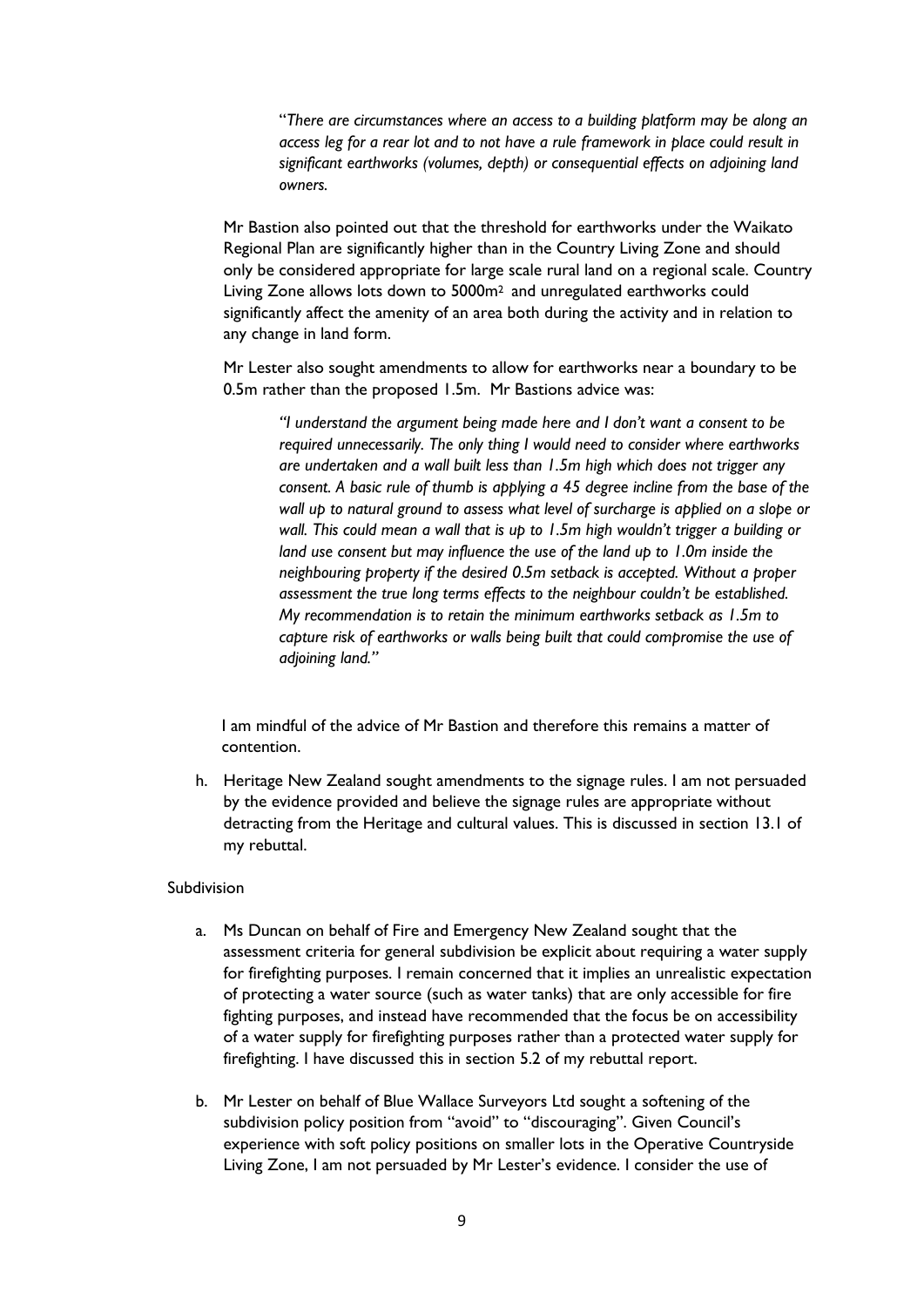"avoid" is important in order to provide clear direction, particularly when consent planners are assessing undersized and sub-optimal subdivision applications. This is further discussed in section 18.1, paragraph 114-115 of my rebuttal report.

- c. Ms Palmer on behalf of Bowrock Properties disagrees with avoiding undersized lots and recommends an "avoid" policy position, with an additional clause allowing undersized lots if it can be demonstrated that the productive capacity is retained. Ms Palmer recommends providing flexibility in subdivision design/lot size if an applicant can demonstrate that productive capacity of the land can be retained. I believe this could create an unintended loophole for undersized lots where there may be no intention of utilising the land for productive use. This is further discussed in section 18.1 paragraphs 116-119 of my rebuttal report.
- d. Mr Chrisp filed evidence seeking to reduce the lot size, and contending that the Country Living zone is more akin to a large lot residential zone. I am not persuaded by either argument. I believe that allowing for lot sizes as small as 3000m2 would erode the character of the Country Living Zone and further exacerbate reverse sensitivity effects. This is further discussed in section 18.1 paragraphs 124-130 of my rebuttal report.
- e. Mr Hartley prepared evidence for the Surveying Company and supported an average lot size regime. As discussed above I have concerns that an average lot size regime would create a situation where it was difficult to decline a subdivision with undersized lots. As discussed above there is also the risk that the character of the zone would be eroded and would become highly similar to the Village Zone, which has a deliberately different purpose and character. This is discussed in section 18.1 paragraphs 131-133 of my rebuttal report.
- f. Ms Galt on behalf of Hamilton City Council sought retaining the notified prohibited rule for subdivision in Hamilton's Urban Expansion Area. I am not persuaded by Ms Galt's evidence. I do not believe a minimum lot size of 5000m2 would compromise future urbanisation, particularly given the small number of lots that could realistically be generated. This is discussed in section 18.3 paragraphs 138-142 of my rebuttal report.
- g. Mr Howath prepared evidence addressing the limitations on subdivision within the Airport Subdivision Control Boundary and considered this approach to be unreasonable given the current and future operation of the Waikato Regional Airport. As discussed in my rebuttal report, the Waikato Regional Airport is deemed "Regionally Significant Infrastructure" as defined in the Waikato Regional Policy Statement. IN addition, there are a number of directives in the Waikato Regional Policy Statement to "minimise or avoid reverse sensitivity". As such it is important to minimise reverse sensitivity effects that can arise from subdivision and limit the number of additional lots (and therefore residents) living in the area affected by elevated aircraft noise. This matter was also addressed by Ms Drew in her rebuttal evidence which supported my recommendations. However, Ms Drew's support was contingent upon additions to Policy 5.6.3 to refer to Regional Significant Infrastructure which I do not agree with. This is discussed in section 18.4 paragraphs 145-146 of my rebuttal report.